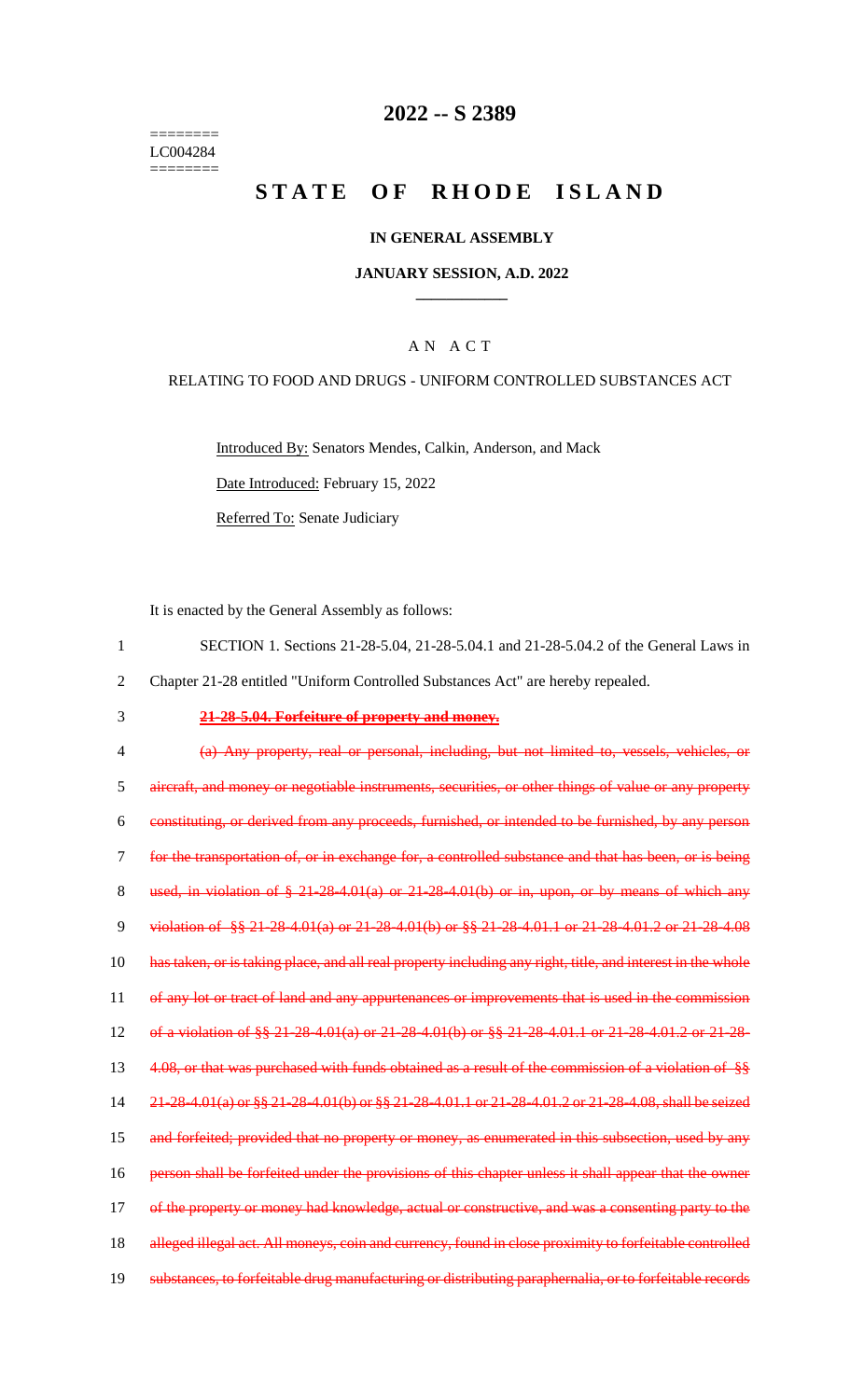1 of the importation, manufacture, or distribution of controlled substances, are presumed to be 2 unlawfully furnished in exchange for a controlled substance or used in violation of this chapter. 3 The burden of proof is upon claimants of the property to rebut this presumption. 4 (b) Property taken or detained under this section shall not be repleviable, but shall be 5 deemed to be in the custody of the law enforcement agency making the seizure and whenever 6 property or money is forfeited under this chapter it shall be utilized as follows: 7 (1) Where the seized property is a vessel, vehicle, aircraft, or other personal property it 8 may be retained and used by the law enforcement agency that seized the property where the use of 9 the property is reasonably related to the law enforcement duties of the seizing agency. If the seized 10 property is a motor vehicle that is inappropriate for use by the law enforcement agency due to style, 11 size, or color, the seizing agency shall be allowed to apply the proceeds of sale or the trade-in value 12 of the vehicle towards the purchase of an appropriate vehicle for use in activities reasonably related 13 to law enforcement duties. 14 (2) The law enforcement agency may sell any forfeited property not required by this chapter 15 to be destroyed and not harmful to the public. The proceeds from the sale are to be distributed in 16 accordance with subdivision (3) of this subsection. 17 (3) As to the proceeds from the sale of seized property as referred to in subdivision (2) of 18 this subsection, and as to moneys, coin and currency, negotiable instruments, securities, or other 19 things of value as referred to in subsection (a) of this section, the distribution shall be as follows: 20 (i)(A) All proceeds of the forfeiture of real or personal property shall be distributed as 21 follows: All costs of advertising administrative forfeitures shall first be deducted from the amount 22 forfeited. Of the remainder, twenty percent (20%) of the proceeds shall be provided to the attorney 23 general's department to be used for further drug-related law enforcement activities including, but 24 not limited to, investigations, prosecutions, and the administration of this chapter; seventy percent 25 (70%) of the proceeds shall be divided among the state and local law enforcement agencies 26 proportionately based upon their contribution to the investigation of the criminal activity related to 27 the asset being forfeited; and ten percent (10%) of the proceeds shall be provided to the department 28 of health for distribution to substance abuse treatment programs. 29 **(B)** The law enforcement agencies involved in the investigation, with the assistance of the 30 attorney general, shall by agreement determine the respective proportionate share to be received by 31 each agency. If the agencies are unable to reach agreement, application shall be made by one or 32 more of the agencies involved to the presiding justice of the superior court who shall determine the

33 respective proportionate share attributable to each law enforcement agency. The proceeds from all

34 forfeitures shall be held by the general treasurer in a separate account until such time as an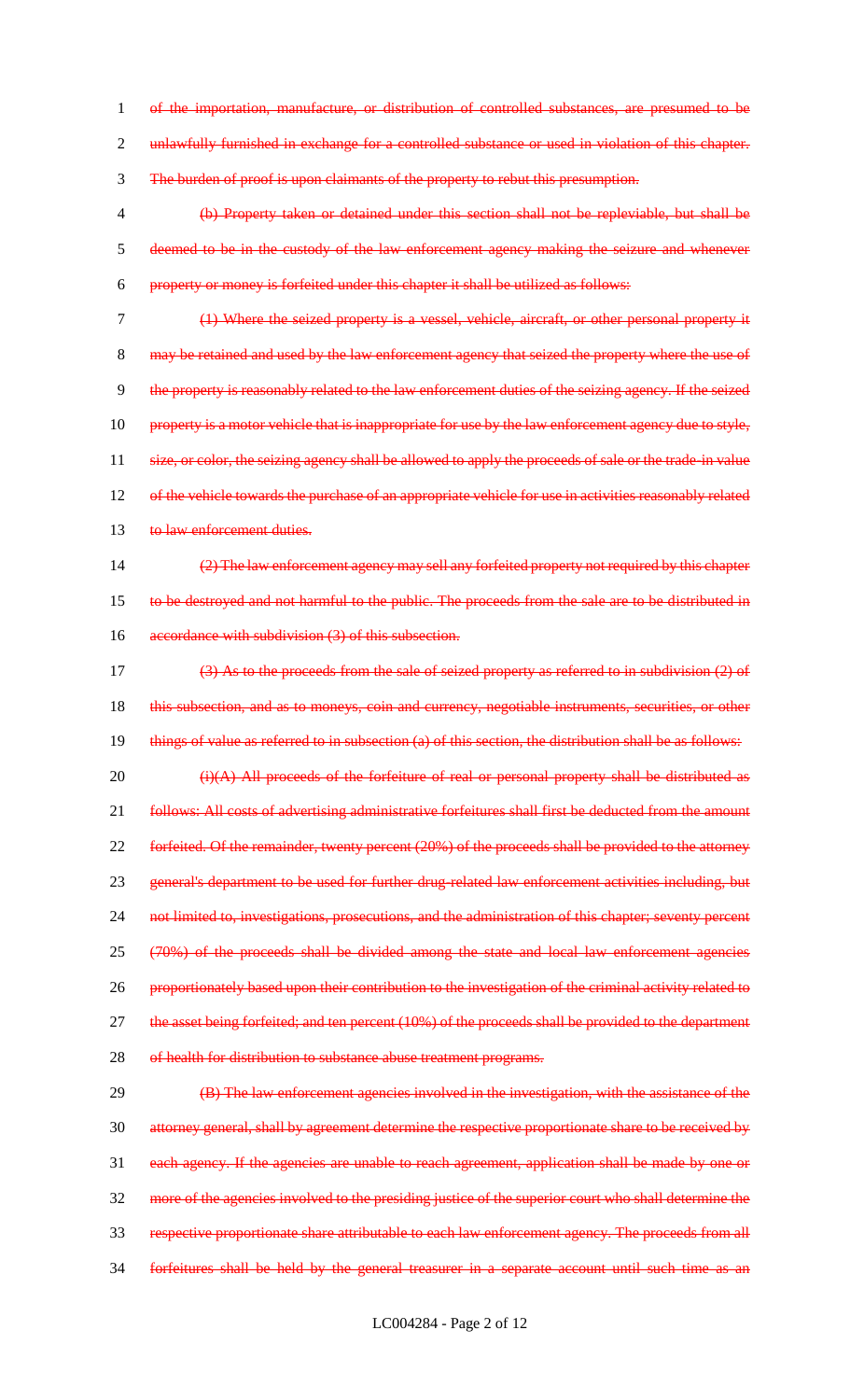1 allocation is determined by agreement of the agencies or by the presiding justice. It shall be the 2 duty and responsibility of the general treasurer to disburse the allocated funds from the separate 3 account to the respective law enforcement agencies.

 (ii) Each state or local law enforcement agency shall be entitled to keep the forfeited money or the proceeds from sales of forfeited property. The funds shall be used for law enforcement purposes and investigations of violations of this chapter. The funds received by a state law enforcement agency shall be maintained in a separate account by the general treasurer. The funds received by a local law enforcement agency shall be maintained in a separate account by the local agency's city or town treasurer.

 $10 \left( \frac{e}{1} \right)$  There is established in the state's treasury a special fund to be known as the asset 11 forfeiture fund in which shall be deposited the excess proceeds of forfeitures arising out of criminal 12 acts occurring before July 1, 1987. The asset forfeiture fund shall be used to fund drug-related law 13 enforcement activity and the treatment and rehabilitation of victims of drug abuse. The fund shall 14 be administered through the office of the general treasurer. The presiding justice of the superior 15 court shall have the authority to determine the feasibility and amount of disbursement to those state 16 or local law enforcement agencies that have made application.

17 (2) Upon the application of any law enforcement agency of the state of Rhode Island, when 18 a special need exists concerning the enforcement of the provisions of this chapter, the attorney 19 general, or his or her designee, may apply to the presiding justice of the superior court for the 20 release from the general treasury of sums of money. When the presiding justice upon consideration 21 of the reasons set forth by that agency deems them to be reasonable and necessary to the 22 accomplishment of a goal within the powers and duties of that law enforcement agency, he or she 23 may issue an order ex parte providing for the release of the funds.

24 (d) Each law enforcement agency making any seizure(s) that result(s) in a forfeiture 25 pursuant to this section shall certify and file with the state treasurer between January 1 and January 26 30 an annual report detailing the property or money forfeited during the previous calendar year and 27 the use or disposition of the property or money. The report shall be made in the form and manner 28 as may be provided or specified by the treasurer and these annual law enforcement agency reports 29 shall be provided to the local governmental body governing the agency and to the house and senate 30 judiciary committees. 31 (e) Any law enforcement agency whose duty it is to enforce the laws of this state relating

32 to controlled substances is empowered to authorize designated officers or agents to carry out the 33 seizure provisions of this chapter. It shall be the duty of any officer or agent authorized or 34 designated, or authorized by law, whenever he or she shall discover any property or monies that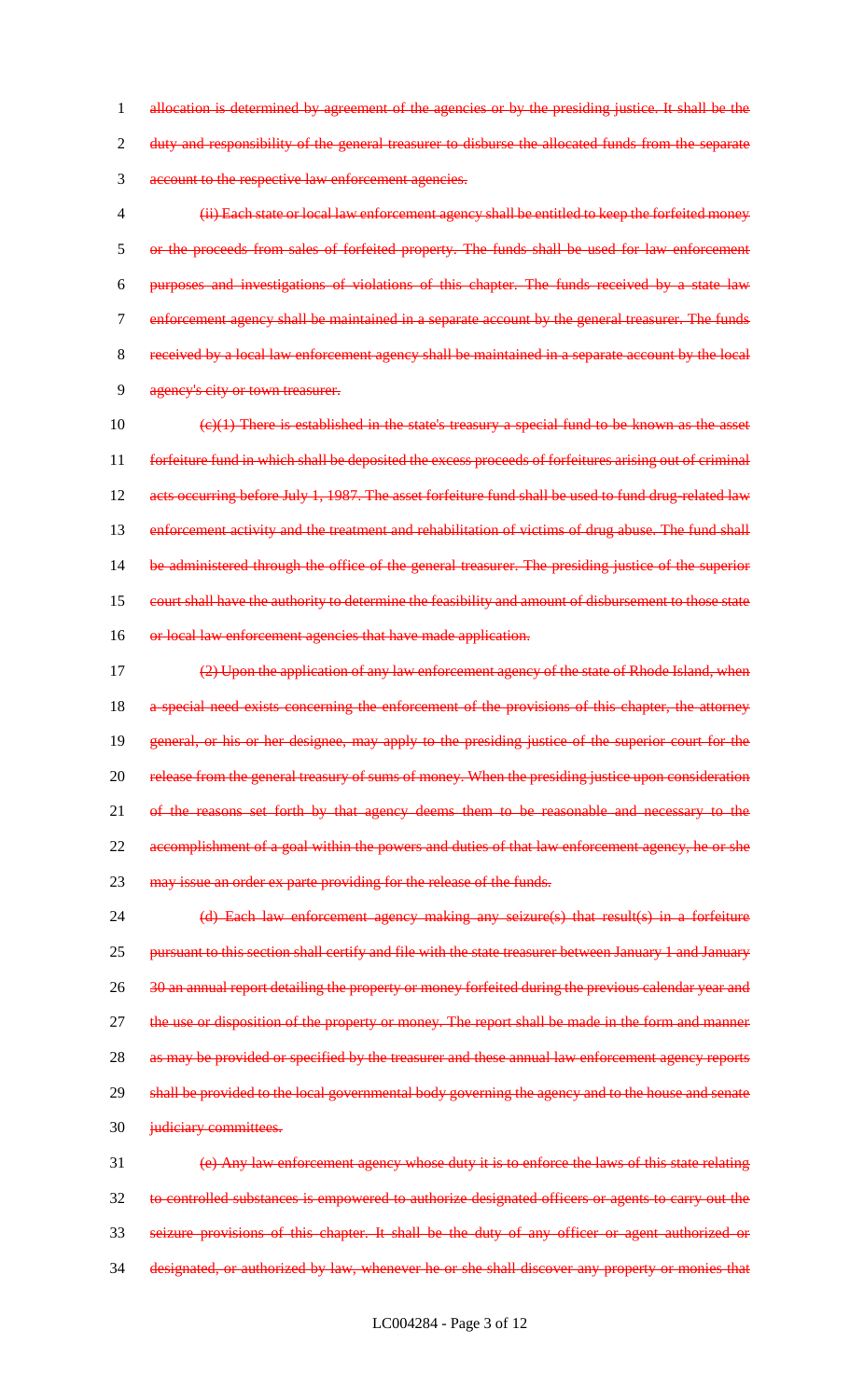1 have been, or are being, used in violation of any of the provisions of this chapter, or in, upon, or by means of which any violation of this chapter has taken or is taking place, to seize the property or monies and to place it in the custody of the person as may be authorized or designated for that 4 purpose by the respective law enforcement agency pursuant to those provisions. (f) For purposes of this section and § 30-14-2 only, the Rhode Island national guard shall be deemed a law enforcement agency eligible to participate in the forfeiture of money and assets seized through counterdrug operations in which members of the guard support federal, state or 8 municipal efforts. **21-28-5.04.1. Criminal forfeiture procedures.** (a) Any criminal complaint, information, or indictment charging one or more covered offenses shall set forth with reasonable particularity property that the attorney general seeks to 12 forfeit pursuant to this section. (b) The court may, upon application of the attorney general, enter a restraining order or 14 injunction, require any person claiming any interest in the subject property to execute a satisfactory performance bond to the state, or take any other action to preserve the availability of property subject to forfeiture described in § 21-28-5.04, whether prior or subsequent to the filing of a 17 complaint, indictment, or information. Written notice and an opportunity for a hearing shall be afforded to persons appearing to have an interest in the property, the hearing to be limited to the

**issues of whether:** 

 (1) There is a substantial probability that the state will prevail on the issue of forfeiture and 21 that failure to enter the order will result in the property being destroyed, conveyed, encumbered or 22 further encumbered, removed from the jurisdiction of the court, or made unavailable for forfeitures; and

 (2) The need to preserve the availability of property through the entry of the requested 25 order outweighs the hardship on any party against whom the order is to be entered.

 (c)(1) A temporary restraining order under this section may be entered upon application of 27 the attorney general without notice or opportunity for a hearing when a complaint, information, or 28 indictment has not yet been filed with respect to the property if the attorney general demonstrates 29 that there is probable cause to believe that the property with respect to which the order is sought would, in the event of conviction, be subject to forfeiture under § 21-28-5.04 and that provision of notice will jeopardize the availability of the property for forfeiture. The temporary restraining order shall expire within ten (10) days of the date on which it is entered unless extended for good cause shown or unless the party against whom it is entered consents to an extension for a longer period. (2) A hearing requested by any party in interest concerning an order entered under this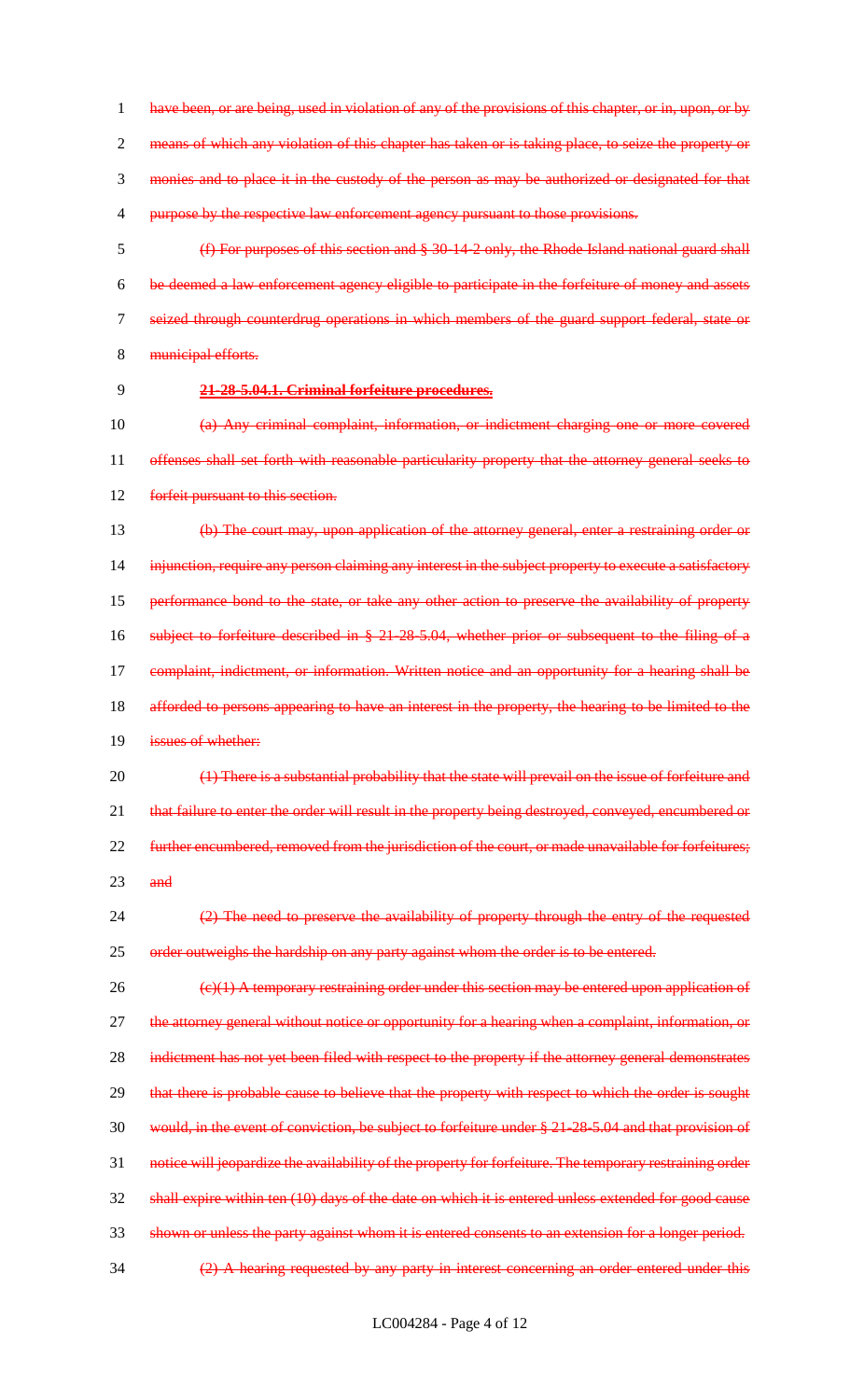- 1 subsection shall be held at the earliest possible time and prior to the expiration of the temporary
- 2 order.
- 3 (3) The court may receive and consider, at the hearing held pursuant to this subsection, 4 evidence and information that would be inadmissible in court.

5 (d) Upon conviction of a person for a covered offense the court shall enter a judgment of 6 forfeiture of the property described in § 21-28-5.04 to the state and shall also authorize the attorney 7 general to seize all property ordered forfeited upon any terms and conditions that the court shall 8 deem proper. Following the entry of an order declaring the property forfeited, the court may, upon 9 application of the attorney general, enter any appropriate restraining orders or injunctions, require 10 the execution of satisfactory performance bonds, appoint receivers, conservators, appraisers, 11 accountants, or trustees, or take any other action to protect the interest of the state in the property 12 ordered forfeited. Any income accruing to or derived from an enterprise or an interest in an 13 enterprise that has been ordered forfeited under this section may be used to offset ordinary and 14 necessary expenses of the enterprise as required by law or that are necessary to protect the interest 15 of the state or innocent third parties. 16 (e) All right, title, and interest in property described in § 21-28-5.04 vests in the state upon

17 the commission of the act giving rise to forfeiture under this chapter. Any property that is 18 subsequently transferred to any person may be the subject of a special verdict of forfeiture and after 19 this shall be ordered forfeited to the state, unless the transferee establishes in a hearing pursuant to 20 subsection (f) of this section that he or she is a bona fide purchaser for value of the property who 21 at the time of purchase was reasonably without cause to believe that the property was subject for 22 forfeiture.

23 (f) Procedures subsequent to the special verdict of forfeiture shall be as follows:

24 (1) Following the entry of an order of forfeiture under this section, the state shall publish 25 notice of the order and of its intent to dispose of the property once per week for at least three (3) 26 weeks in the manner that the attorney general may provide by regulation. The attorney general shall 27 also, to the extent practicable, provide written notice to all parties known to have an interest in the 28 property and all parties whose identity is reasonably subject to discovery and who may have an 29 interest in the forfeited property. 30 (2) Any person, other than the defendant, asserting any interest in property that has been

 ordered forfeited to the state pursuant to this section may, within one hundred eighty (180) days of the final publication of notice or his or her receipt of notice under subdivision (1) of this subsection, whichever is earlier, petition the court for a hearing to adjudicate the validity of his or her alleged interest in the property.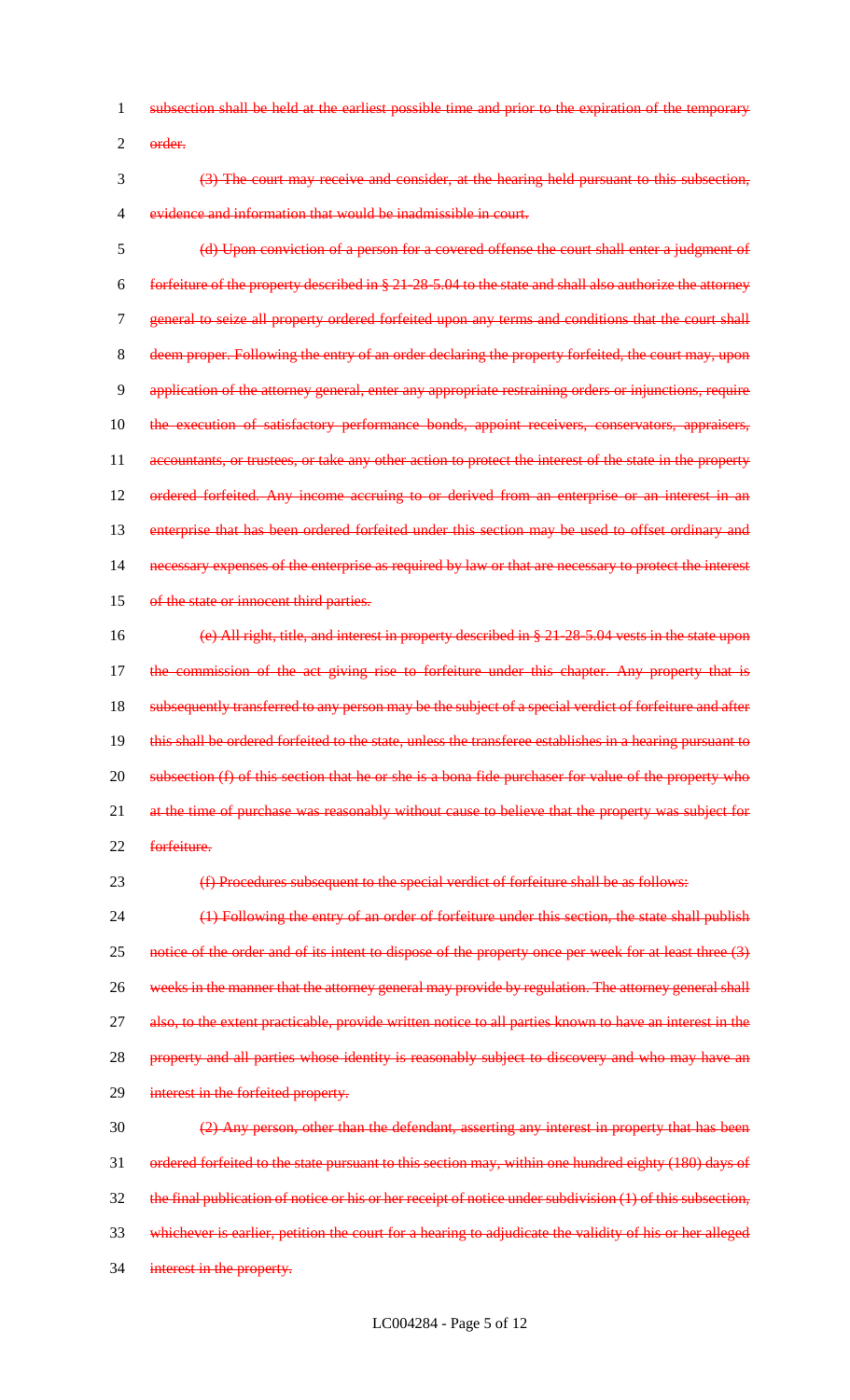1 (3) The petition shall be signed by the petitioner under penalty of perjury and shall set forth 2 the nature and extent of the petitioner's right, title, or interest in the property; and additional facts 3 supporting the petitioner's claim; and the relief sought. 4 (4) The hearing on the petition shall, to the extent practicable and consistent with the 5 interest of justice, be held within thirty (30) days of the filing of the petition. The court may 6 consolidate the hearing on the petition with a hearing on any other petition filed by a person other 7 than the defendant and concerning the same property. 8 (5) At a hearing, the petitioner may testify and present evidence and witnesses on his own 9 behalf, and cross-examine witnesses who appear at the hearing. The state may present evidence 10 and witnesses in rebuttal and in defense of its claim to the property and cross-examine witnesses 11 who appear at the hearing. In addition to testimony and evidence presented at the hearing, the court 12 shall consider the relevant portions of the record of the criminal case that resulted in the order of 13 forfeiture. 14 (6) In accordance with its findings at the hearing, the court shall amend the order of 15 forfeiture if it determines that the petitioner has established by a preponderance of the evidence  $16$  that: 17 (i) The petitioner has a right, title, or interest in the property, and the right, title or interest 18 was vested in the petitioner rather than the defendant or was superior to any right, title, or interest 19 of the defendant at the time of the commission of the acts which gave rise to the forfeiture of the 20 property under this section; or 21 (ii) The petitioner is a bona fide purchaser for value of any right, title, or interest in the 22 property and was at the time of purchase reasonably without cause to believe that the property was 23 subject to forfeiture under this section. 24 (7) Following the court's disposition of all petitions filed under this section, or if no such 25 petitions are filed, following the expiration of the period provided in § 21-28-5.04 for the filing of 26 the petitions, the state shall have clear title to property that is the subject of the order of forfeiture 27 and shall transfer good and sufficient title to any subsequent purchaser, transferee, or fund as 28 provided in this chapter. 29 (8) Except as provided in this section, no party claiming an interest in property subject to 30 forfeiture under this section may: 31 (i) Intervene in a trial or appeal of a criminal case involving the forfeiture of the property;  $32$  or 33 (ii) Commence any action against the state concerning the validity of the alleged interest. 34 (g) In order to facilitate the identification or location of property declared forfeited and to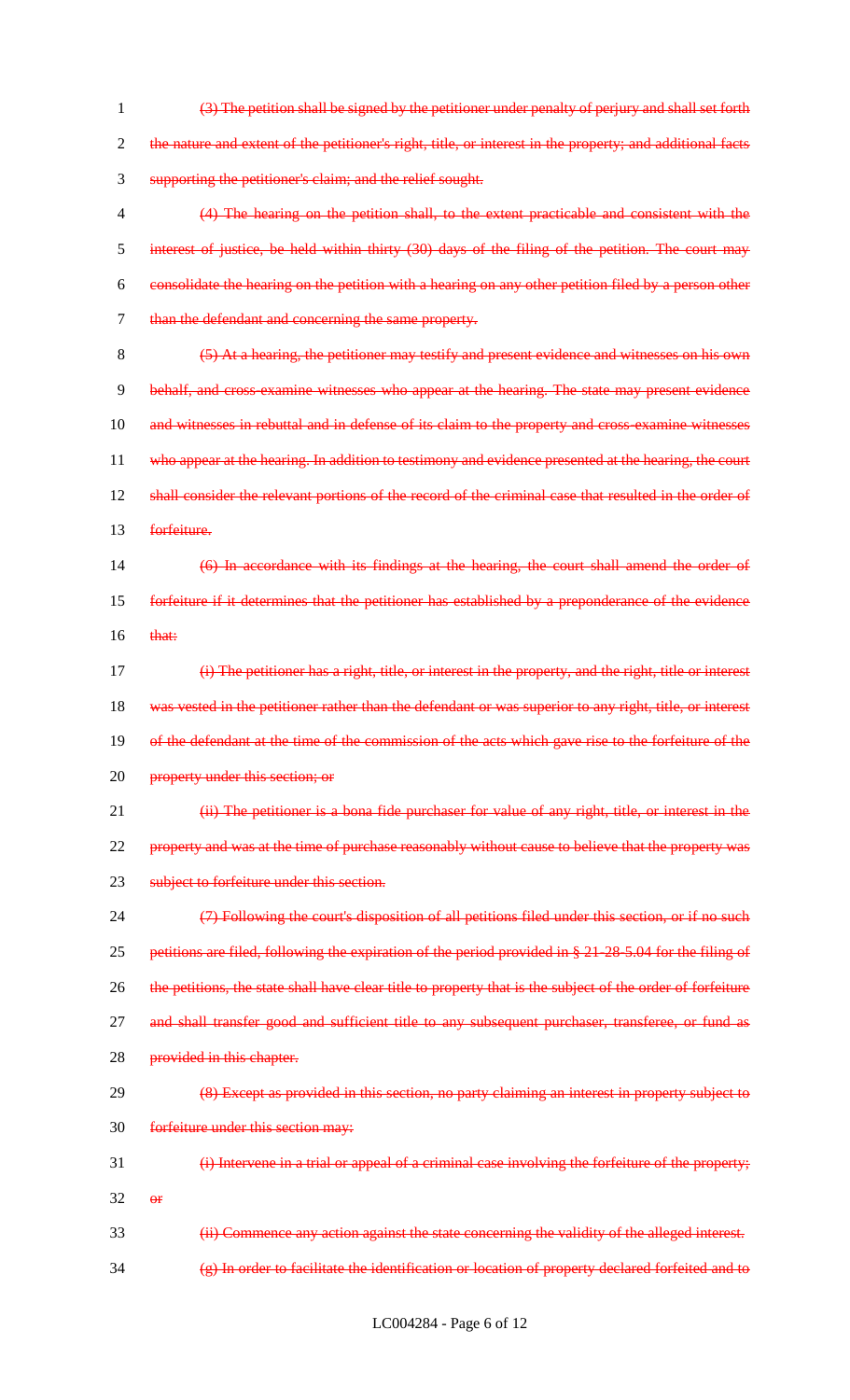1 facilitate the disposition of petitions filed pursuant to § 21-28-5.04 after the entry of an order 2 declaring forfeited property to the state, the court may, upon application of the attorney general, 3 order that the testimony of any witness relating to the property forfeited be taken by deposition and 4 that any designated book, paper, document, record, recording (electronic or otherwise), or other 5 material not privileged, be produced at the same time and place, in the same manner as provided 6 for the taking of depositions under the Rules of Civil Procedure. 7 (h) If any of the property described in § 21-28-5.04: (1) cannot be located; (2) has been 8 transferred to, sold to or deposited with a third party; (3) has been placed beyond the jurisdiction 9 of the court; (4) has been substantially diminished in value by any act or omission of the defendant; 10 or (5) has been commingled with other property which cannot be divided without difficulty; the 11 court shall order the forfeiture of any other property of the defendant up to the value of the subject 12 <del>property.</del> 13 (i) The court shall have jurisdiction to enter orders as provided in this section without 14 regard to the location of any property that may be subject to forfeiture under this section or that has 15 been ordered forfeited under this section. 16 **21-28-5.04.2. Civil forfeiture procedure.** 17 (a) In addition to or in lieu of the criminal forfeiture procedures of this chapter, any property 18 described in § 21-28-5.04 except as designated in subsection (b) of this section, is subject to civil 19 forfeiture to the state. Civil forfeiture proceedings shall be in the nature of an action in rem and 20 shall be governed by the civil rules for in rem proceedings. 21 (b) All property described in § 21-28-5.04 is subject to civil forfeiture except that: 22 (1) No conveyances used by any person as a common carrier in the transaction of business 23 as a common carrier shall be forfeited under the provisions of this section unless it appears that the 24 owner or other person in charge of the conveyance was a consenting party or privy to the covered 25 offense charged; 26 (2) No conveyance shall be forfeited under the provisions of this section by reason of any 27 act or omission established by the owner of it to have been committed or omitted by any person 28 other than the owner while the conveyance was unlawfully in the possession of a person other than 29 the owner in violation of the criminal laws of this state or of the United States; and 30 (3) No property shall be forfeited under this section, to the extent of the interest of an 31 owner, by reason of any act or omission established by that owner to have been committed or 32 omitted without knowledge or consent of that owner. 33 (c) Property subject to forfeiture under this section may be seized by a law enforcement 34 officer: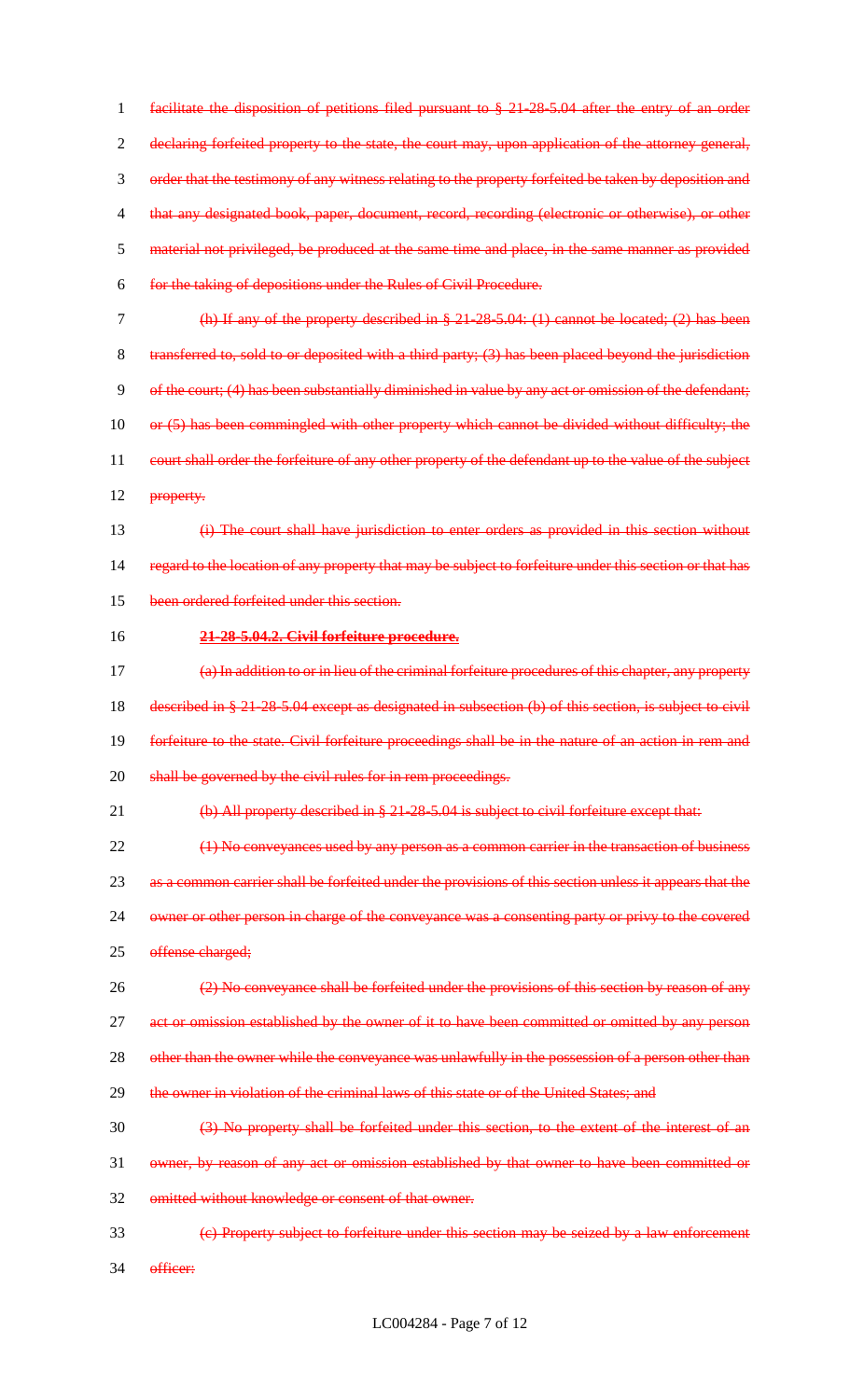| 1              | (1) Upon process issued pursuant to the Rules of Civil Procedure applicable to in rem                     |
|----------------|-----------------------------------------------------------------------------------------------------------|
| $\overline{2}$ | proceedings;                                                                                              |
| 3              | (2) Upon process issued pursuant to a legally authorized search warrant; or                               |
| 4              | (3) Without court process when:                                                                           |
| 5              | (i) The seizure is incident to a lawful arrest or search;                                                 |
| 6              | (ii) The property subject to seizure has been the subject of a prior judgment in favor of the             |
| 7              | state in a controlled substance act;                                                                      |
| 8              | (iii) The law enforcement officer has probable cause to believe that the property is directly             |
| 9              | or indirectly dangerous to health or safety; or                                                           |
| 10             | (iv) The law enforcement officer has probable cause to believe that the property is                       |
| 11             | forfeitable under § 21-28-5.04.                                                                           |
| 12             | (d) In the event of a seizure under § 21-28-5.04 the property shall not be subject to                     |
| 13             | sequestration or attachment but is deemed to be in the custody of the law enforcement agency              |
| 14             | making the seizure, subject only to the order of the court. When property is seized under this            |
| 15             | section, pending forfeiture and final disposition, the law enforcement agency making the seizure          |
| 16             | may:                                                                                                      |
| 17             | (1) Place the property under seal;                                                                        |
| 18             | (2) Remove the property to a storage area for safekeeping;                                                |
| 19             | (3) Remove the property to a place designated by the court; or                                            |
| 20             | (4) Request another agency authorized by law to take custody of the property and remove                   |
| 21             | it to an appropriate location within the jurisdiction of the court.                                       |
| 22             | (e) As soon as practicable after seizure, the seizing agency shall conduct an inventory upon              |
| 23             | and cause the appraisal of the property seized.                                                           |
| 24             | (f) In the event of a seizure under this section, the seizing agency shall within thirty (30)             |
| 25             | days send to the attorney general a written request for forfeiture, which shall include a statement of    |
| 26             | all facts and circumstances including the names of all witnesses then known, the appraised value          |
| 27             | of the property and the statutory provision relied upon for forfeiture.                                   |
| 28             | (g) The attorney general shall immediately examine the facts and applicable law of the                    |
| 29             | eases referred to him or her pursuant to this section, and if it is probable that the property is subject |
| 30             | to forfeiture shall immediately cause the initiation of administrative or judicial proceedings against    |
| 31             | the property. If, upon inquiry and examination, the attorney general determines that those                |
| 32             | proceedings probably cannot be sustained or that justice does not require the institution of the          |
| 33             | proceedings, he or she shall make a written report of those findings, transmit a copy to the seizing      |
| 34             | agency, and immediately authorize the release of the property.                                            |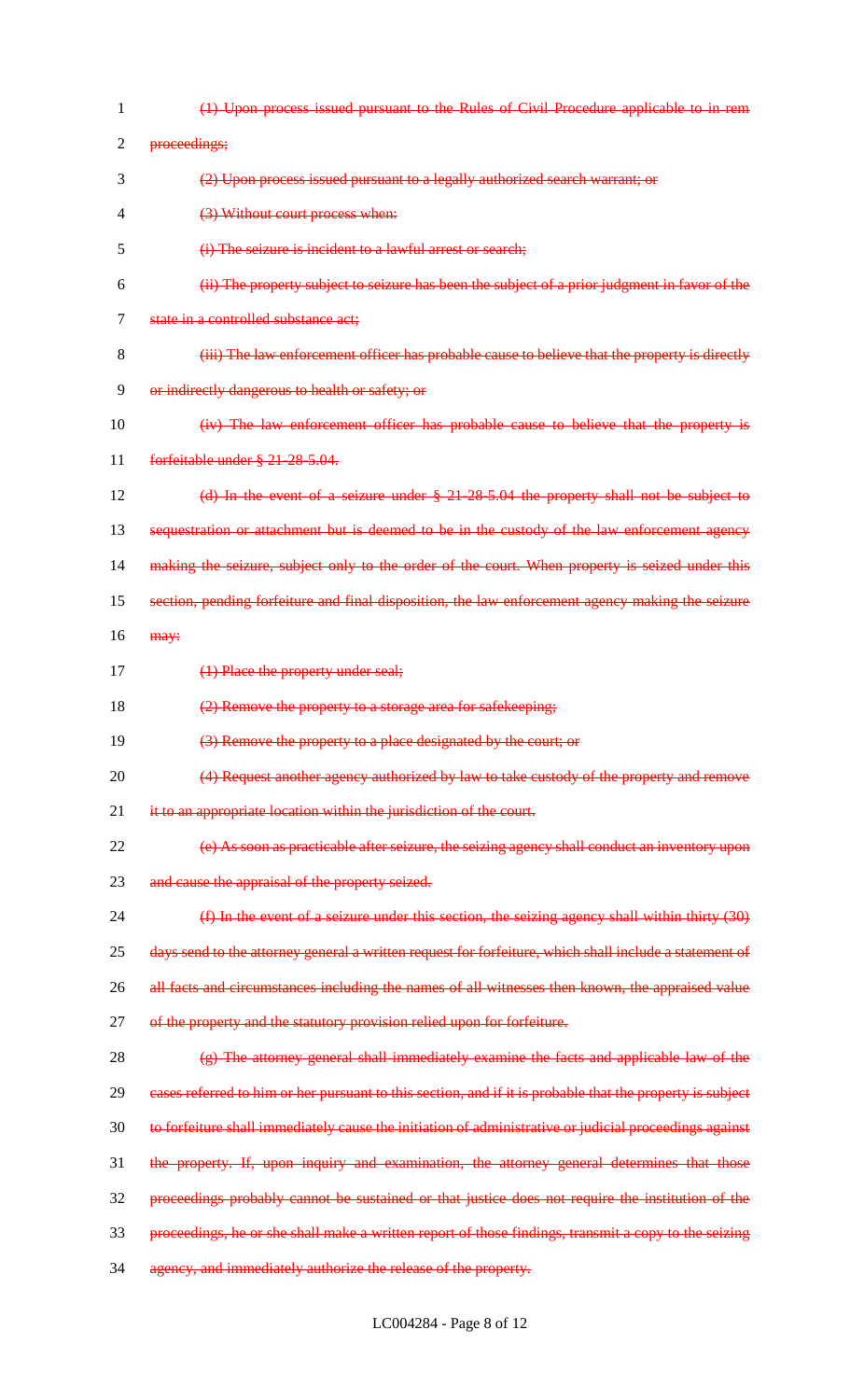| $\mathbf{1}$ | (h) If the value of any personal property seized does not exceed twenty thousand dollars                |
|--------------|---------------------------------------------------------------------------------------------------------|
| 2            | (\$20,000), the attorney general may forfeit the property administratively in the following manner:     |
| 3            | (1) The attorney general shall provide notice of intention to forfeit property                          |
| 4            | administratively by publication in a local newspaper of general circulation, one day per week for       |
| 5            | three (3) consecutive weeks.                                                                            |
| 6            | (2) In addition, to the extent practicable, the attorney general shall provide notice by                |
| 7            | registered mail of intent to forfeit the property administratively to all known interested parties and  |
| 8            | all parties whose identity is reasonably subject to discovery who may have an interest in the           |
| 9            | property seized.                                                                                        |
| 10           | (3) Notice by publication and by mail shall include:                                                    |
| 11           | (i) A description of the property;                                                                      |
| 12           | (ii) The appraised value of the property;                                                               |
| 13           | (iii) The date and place of seizure;                                                                    |
| 14           | (iv) The violation of law alleged against the subject property;                                         |
| 15           | $(v)$ The instructions for filing claim and cost bond or a petition for remission or mitigation;        |
| 16           | and                                                                                                     |
| 17           | (vi) A notice that the property will be forfeited to the state if a petition for remission or           |
| 18           | mitigation or a claim and cost bond has not been timely filed.                                          |
| 19           | (4) Persons claiming an interest in the property may file petitions for remission or                    |
| 20           | mitigation of forfeiture or a claim and cost bond with the attorney general within thirty (30) days     |
| 21           | of the final notice by publication or receipt of written notice, whichever is earlier.                  |
| 22           | (5) The attorney general shall inquire into the facts and circumstances surrounding petitions           |
| 23           | for remission or mitigation of forfeiture.                                                              |
| 24           | (6) The attorney general shall provide the seizing agency and the petitioner a written                  |
| 25           | decision on each petition for remission or mitigation within sixty (60) days of receipt of the petition |
| 26           | unless the circumstances of the case require additional time, in which case the attorney general        |
| 27           | shall notify the petitioner in writing and with specificity within the sixty (60) day period that the   |
| 28           | circumstances of the case require additional time and further notify the petitioner of the expected     |
| 29           | decision date.                                                                                          |
| 30           | (7) Any person claiming seized property under this subsection may institute de novo                     |
| 31           | judicial review of the seizure and proposed forfeiture by timely filing with the attorney general a     |
| 32           | claim and bond to the state in the amount of ten percent (10%) of the appraised value of the property   |
| 33           | or in the penal sum of two hundred fifty dollars (\$250), whichever is greater, with sureties to be     |
| 34           | approved by the attorney general, upon condition that in the case of forfeiture the claimant shall      |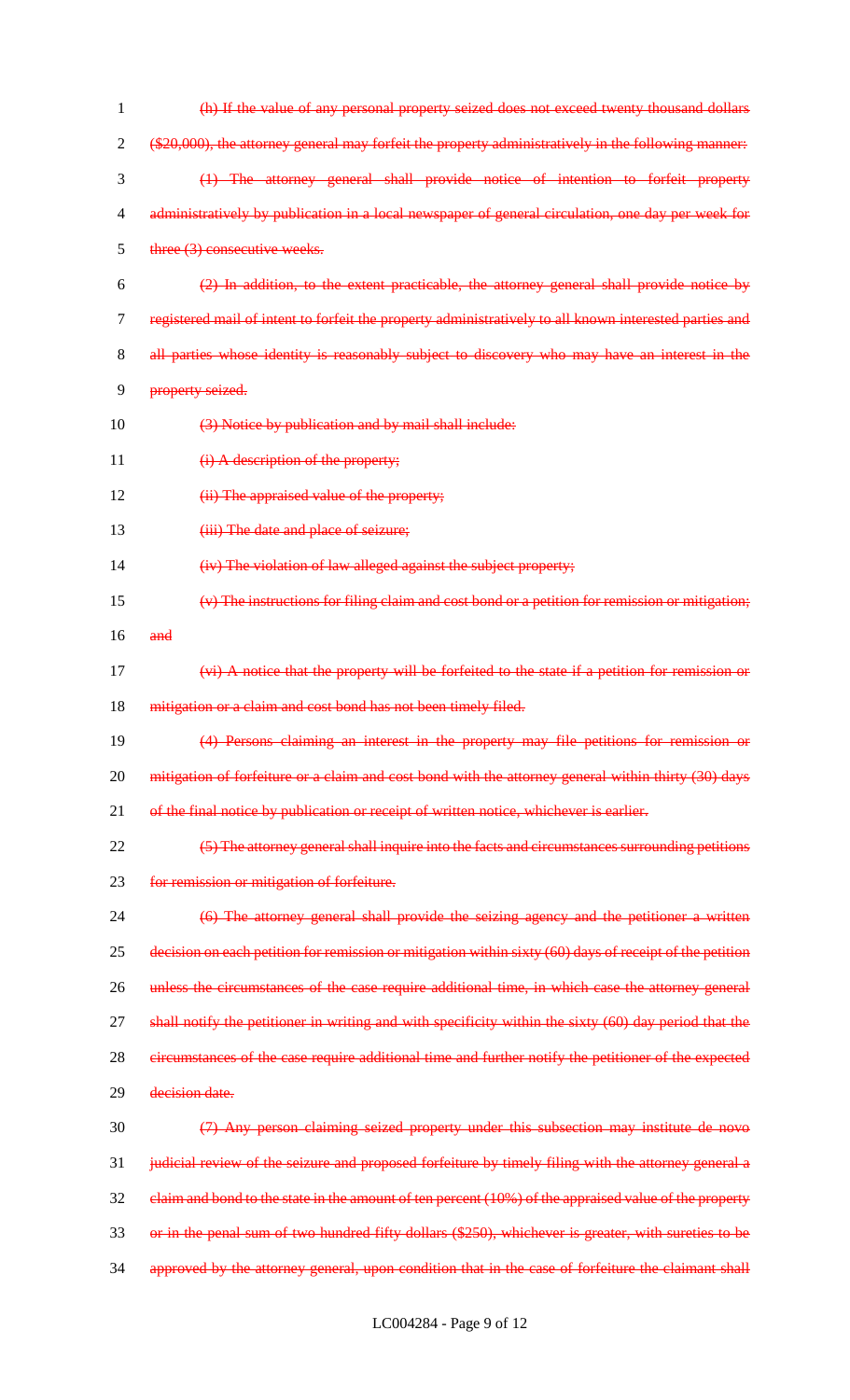1 pay all costs and expenses of the proceedings at the discretion of the court. Upon receipt of the 2 claim and bond, or if he or she elects, the attorney general shall file with the court a complaint in 3 rem in accordance with the procedures set forth in this section. Any funds received by the attorney 4 general as cost bonds shall be placed in an escrow account pending final disposition of the case. 5 (8) If no petitions or claims with bonds are timely filed, the attorney general shall prepare 6 a written declaration of forfeiture of the subject property to the state and dispose of the property in 7 accordance with this chapter. 8 (9) If the petition is denied, the attorney general shall prepare a written declaration of 9 forfeiture to the state and dispose of the property in accordance with this chapter and the attorney 10 general's regulations, if any, pursuant to this chapter. 11 (10) A written declaration of forfeiture signed by the attorney general pursuant to this 12 chapter shall be deemed to provide good and sufficient title to the forfeited property. 13 (i) If the value of any personal property seized exceeds twenty thousand dollars (\$20,000), 14 the attorney general shall file a complaint in rem against the property within twenty (20) days of 15 the receipt of the report referred to in subsection (f) of this section and after this provide notice of 16 intention to forfeit by publication in a local newspaper of general circulation for a period of at least 17 once per week for three (3) consecutive weeks. The notice shall include: 18 (1) A description of the property; 19 (2) The appraised value of the property; 20 (3) The date and place of seizure; 21 (4) The violation of law alleged against the subject property.  $22$  (j)(1) The case may be tried by a jury, if in the superior court, upon the request of either 23 party, otherwise by the court, and the cause of forfeiture alleged being proved, the court which shall 24 try the case shall enter upon judgment for the forfeiture and disposition of the property according  $25$  to law. 26 (2) An appeal may be claimed by either party from any judgment of forfeiture rendered by 27 the district court, to be taken in like manner as by defendants in criminal cases within the 28 jurisdiction of the district court to try and determine, to the superior court for the same county in 29 which the division of the district court rendering judgment is situated and like proceedings may be 30 had therein as in cases of informations for forfeitures originally filed in that court. 31 (3) The judgment of the superior court shall be final in all cases of the forfeitures, whether 32 originally commenced in that court or brought there by appeal, unless a new trial is ordered, for 33 cause shown by the supreme court. 34 (k) The in rem action shall be brought in the district court if the value of the property seized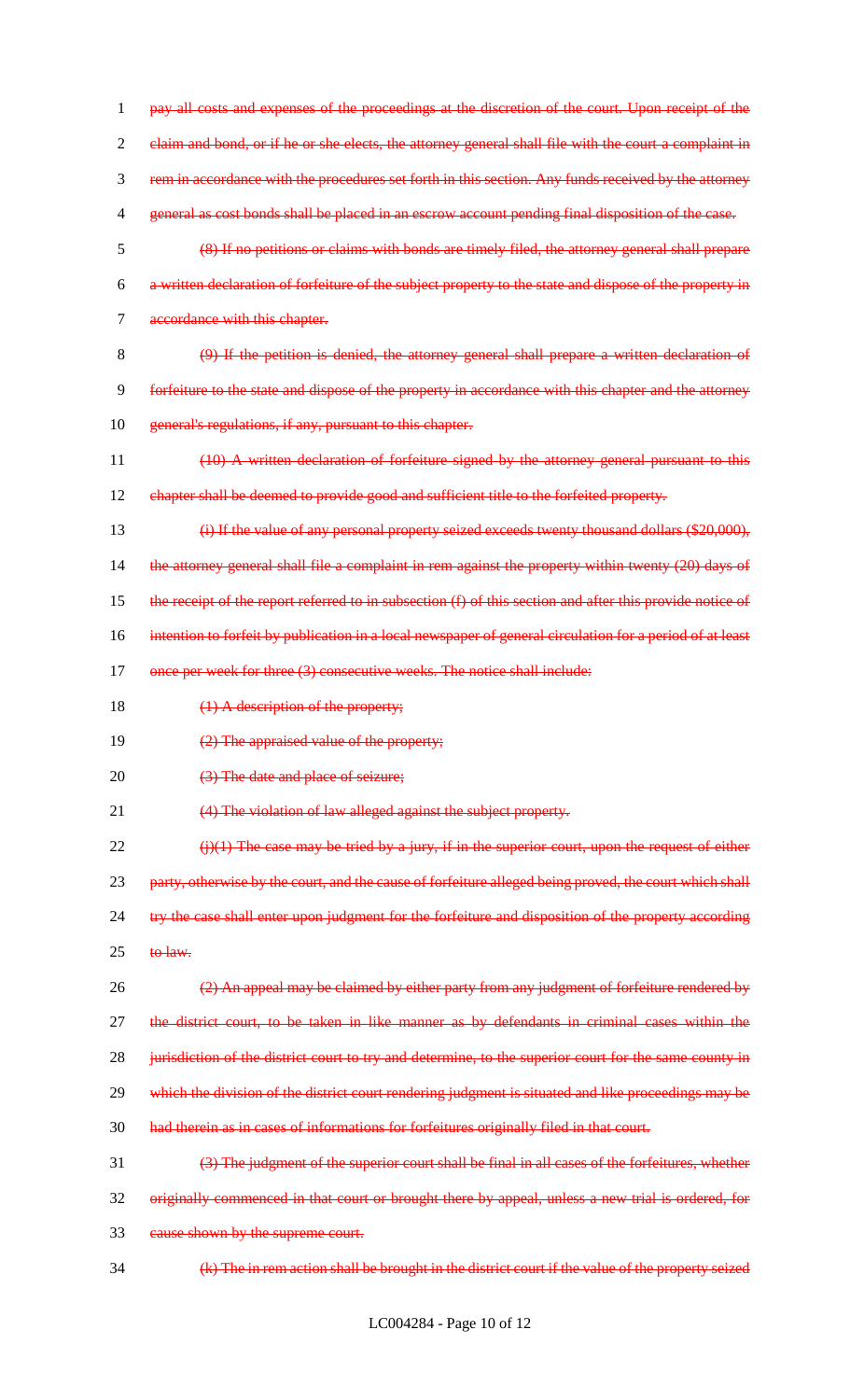is less than two hundred fifty thousand dollars (\$250,000), otherwise the in rem action shall be brought in the superior court. The attorney general shall also, to the extent practicable, provide written notice of the action in rem to all known interested parties and all persons whose identity is reasonably subject to discovery who may have an interest in the property.

 (l) Persons claiming an interest in the property may file claims against the property within thirty (30) days of the final notice by publication or receipt of written notice, whichever is earlier. The claims shall be filed and adjudicated in the manner set forth for petitions in criminal proceedings in § 21-28-5.04.1(f).

9 (m) If the property sought to be forfeited is real property, the attorney general shall file a 10 complaint in rem in the superior court against the property. In addition to providing notice as 11 required by this chapter, the attorney general shall file a lis pendens with respect to the property 12 with the recorder of deeds in the city or town in which the property is located.

 (n) Upon order of the court forfeiting the subject property to the state, the state shall have 14 clear title to the forfeited property, and the attorney general may transfer good and sufficient title to any subsequent purchaser or transferee. Title to the forfeited property shall be deemed to have vested in the state upon the commission of the act giving rise to the forfeiture under this chapter.

 (o) Upon entry of judgment for the claimant in any proceeding to forfeit property under 18 this chapter, the property shall immediately be returned to the claimant. If it appears that there was reasonable cause for the seizure or the filing of the complaint, the court shall cause a proper 20 certificate of that to be entered, and the claimant shall not, in that case, be entitled to costs or damages, nor shall the person or agency who made the seizure, nor the attorney general nor the prosecutor, be liable to suit or judgment on account of the seizure, suit, or prosecution.

23 (p) In any action brought under this section, the state shall have the initial burden of 24 showing the existence of probable cause for seizure or arrest of the property. Upon that showing 25 by the state, the claimant shall have the burden of showing by a preponderance of evidence that the 26 property was not subject to forfeiture under this section.

27 SECTION 2. This act shall take effect upon passage.

#### ======== LC004284 ========

LC004284 - Page 11 of 12